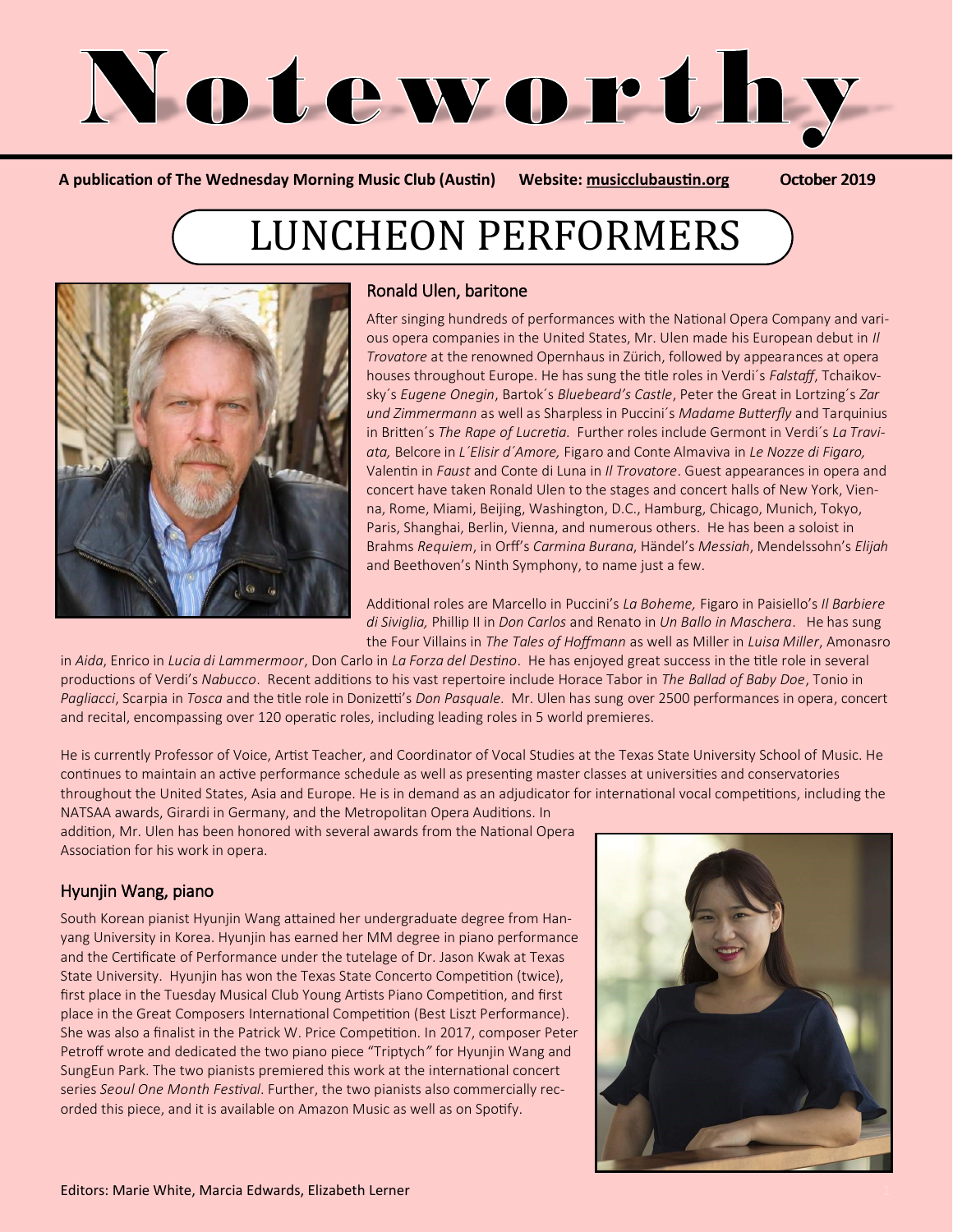

# President's Message

## Sarah Harriman

The calendar says fall is almost here, but I'll believe it only when I can feel it right here in Austin, Texas. I've had the good fortune to take a couple of trips this summer to destinations where the weather was delightfully cool, and I hope you've had similar experiences. Now, however, it's time to begin our music making for the season. I'm looking forward to a great year and hope you are too.

We're trying several changes that I hope will make things both better and easier. We're producing only one newsletter per month instead of one before each meeting as we have in the past. Marie White, Marcia Edwards and Elizabeth Lerner are working together to make this a reality, and I thank them all for their creative ideas and willingness to carry out this task. One of the procedural questions we had was where to publish the bios of our performers—they can now be found on the WMMC website ([www.austinmusicclub.org\)](http://www.austinmusicclub.org) and will remain there for you to review at your convenience any time.

I attended one meeting of the Program Committee and was astonished at their efficiency and organization. Elisabeth Moreno and Angelica Lopez co-chaired the committee. Other members are Carolyn McColloch, Janie Keys, Marcia Edwards, Elizabeth Lerner, Carol Dewar and Nan Hampton. Together they accomplished a great deal with a minimum of meetings. When you look at the yearbook, I hope you agree that we have a great variety of wonderful music by many talented people.

And the yearbook—so many details. I was amazed at the care and attention that each and every member of the committee took to read and re-read multiple revisions that Chair Marie White produced for their perusal. Members of that committee are Greta Gutman, Marcia Edwards, Carol Brannon, Carolyn McColloch, Katharine Shields and Martha Cook. Thanks for your good work that we will all enjoy this year.

## The New Colossus

By Emma Lazarus (1849-1887)

 $\mathbf 0$  $\mathsf{C}$  $\overline{r}$  $\overline{O}$  $\bigcup$ 

 $\geq$  $\overline{v}$  $\mathbf 0$  $\Omega$  $\Delta$ 

Not like the brazen giant of Greek fame, With conquering limbs astride from land to land; Here at our sea-washed, sunset gates shall stand A mighty woman with a torch, whose flame Is the imprisoned lightning, and her name Mother of Exiles. From her beacon-hand Glows world-wide welcome; her mild eyes command The air-bridged harbor that twin cities frame. "Keep, ancient lands, your storied pomp!" cries she With silent lips. "Give me your tired, your poor, Your huddled masses yearning to breathe free, The wretched refuse of your teeming shore. Send these, the homeless, tempest-tost to me, I lift my lamp beside the golden door!

Selected from *NFMC A Year in Verse.* Emma Lazarus inspired many composers to write music based on her famous poem, "The New Colossus," most recently Lee Hoiby's song cycle "Three Women."

One other person I would particularly like to thank is Gena Tabery for taking on the responsibility of converting us to Mailchimp for information distribution to the club. She makes our mailings look lovely and also so simple! I'm just thinking there are many WMMC members to thank. Without all of you this wouldn't be such a wonderful club.

I recently read this quote by T. S. Elliott: "What we call the beginning is often the end. And to make an end is to make a beginning. The end is where we start from." So here's to the start of a new year and much great music. Hang on for the ride!



#### HELP WANTED St. Francis Anglican Church Austin

Part time Music Director for 11 AM Sunday service and holiday services & 10 AM Sunday choir rehearsal. Occasionally accompany soloists and instrumentalists. Rodgers 580 two manual organ. Four weeks paid vacation. Salary range 11 - 12K. Send resume to the Rev. Len Giacolone at [rector@stfrancisaustin.org.](mailto:rector@stfrancisaustin.org) Church address is [3401 Oak Creek Drive, Austin 78727](https://www.google.com/maps/search/3401+Oak+Creek+Drive,+Austin+78727?entry=gmail&source=g) - off of MO-PAC and north of Parmer.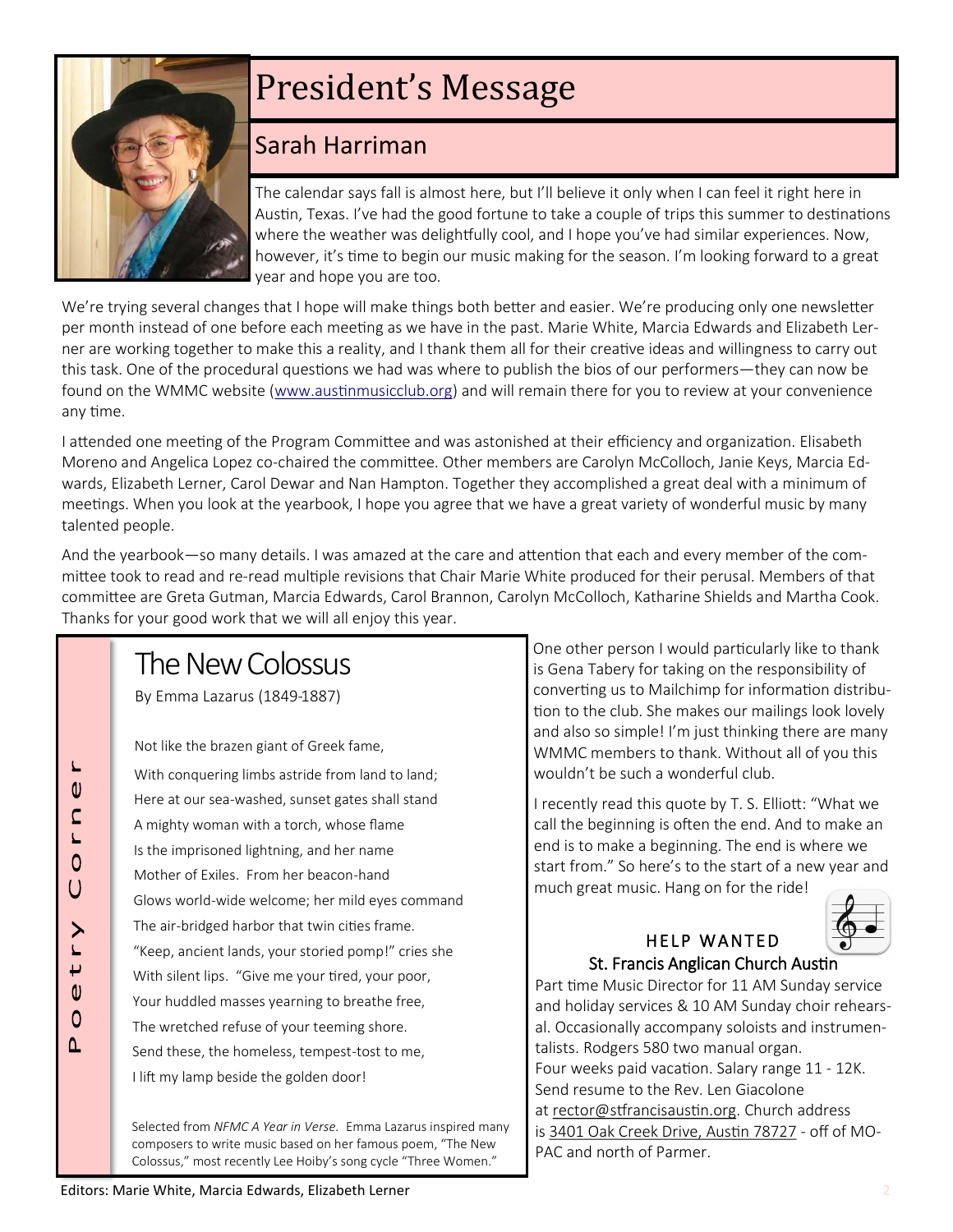## Opera News from U.T. Butler School of Music

On January 1, 2019, the U. T. Austin Butler School of Music appointed its first woman Director of Opera. She is Dr. Tamara Sanikidze, Professor of Music, from the country of Georgia, where she trained as a concert pianist. She received a DMA degree from the University of Maryland. She is passionate about opera and is an official pianist for Plácido Domingo's Operalia competition.

This spring to celebrate the 15<sup>th</sup> anniversary of the Opera Center, Dr. Sanikidze invited James Conlon, Music Director of the Los Angeles Opera, to come to U. T. to lecture, give master classes and conduct the spring opera production, *Eugene Onegin*. She has brought several guest artists, and she has continued collaboration with Austin Opera's artists for master classes. She has completed a search for a new stage director, hiring Ecuadorian Chia Patino, another first woman for U. T. Opera.

In a recent 2-page article from *Opera News* magazine (August 2019), other important plans for the future were outlined:

- 1. there will be 14 selected singers in the 3-year program,
- 2. singers are promised one or more singing roles each year,
- 3. students will learn to speak and write well in Italian, French and German for opera's required original languages,
- 4. all aspects of onstage and backstage opera production will be taught to each student, as well as the business administration, ticket sales and ushering.

Four operas are planned for the coming year: *Turn of the Screw* (Britten), *Don Giovanni* (Mozart), *Mansfield Park* (Jon Dove), and *The Elixir of Love* (Donizetti). All will be performed with an orchestra at McCullough Opera Theatre, on the east side of Bass Concert Hall at U. T. Consider attending for an affordable cost and supporting this excellent endeavor.

## Music Memory News



It's an education in listening. The Music Memory program reaches many Austin school children in grades 2 through 8 and engages them in an active learning process, resulting in educated listeners of classical music. Developed by Mollie Tower and Debbie Tannert, the program uses the well honed visual skills of school children adept in looking at iPhones and computer screens to develop the skills of listening. Students learn that like visual images, sound has form as well as rhythm, texture, and style. Among the selections that 2nd graders will be listening to this year are major works by Verdi, Schumann, Mozart, Grieg, Bach, Beethoven, Puccini, and Vivaldi. (Impressive, isn't it? I want to sign up for this class!) The program of Music Memory can have a lasting effect. It teaches a lifelong skill that brings with it a new awareness and appreciation of music.

Music Memory is funded by individual donations or by individual schools, public or private. A donation will go into the Adopt-A-School fund maintained by Mighty Music Publishing which will provide the materials to implement the program. The fund will benefit schools that would like to have the Music Memory program taught in the music classroom or it may benefit existing programs already in place. If you would like to make a donation, you may do so at the sign-in desk at the October 16<sup>th</sup>meeting. The recipient of your check is Mighty Music Publishing (not a 501(c)(3) organization.) For more information you can visit [http://](http://www.musicmemory.com) [www.musicmemory.com](http://www.musicmemory.com) or contact MightyMusic.Mollie@gmail.com.

|                                           | Oct. 12  | Turandot (Giacomo Puccini)               |
|-------------------------------------------|----------|------------------------------------------|
| Metropolitan Opera 2019 - 2020            | Oct. 26  | Manon (Jules Massenet)                   |
|                                           | Nov. 9   | Madame Butterfly (Giacomo Puccini)       |
|                                           | Nov. 23  | Akhnaten (Philip Glass)                  |
| (At the Cinema)                           | Jan. 11  | Wozzeck (Alblan Berg)                    |
|                                           | Feb. 1   | Porgy and Bess (George Gershwin)         |
| Check your local movie theater for times. | Feb. 29  | Agrippina (George Frideric Handel)       |
|                                           | March 14 | Der fliegende Holländer (Richard Wagner) |
|                                           | April 11 | Tosca (Giacomo Puccini)                  |
|                                           | May 9    | Maria Stuarda (Gaetano Donizetti)        |

Editors: Marie White, Marcia Edwards, Elizabeth Lerner 3

By Lee Meye